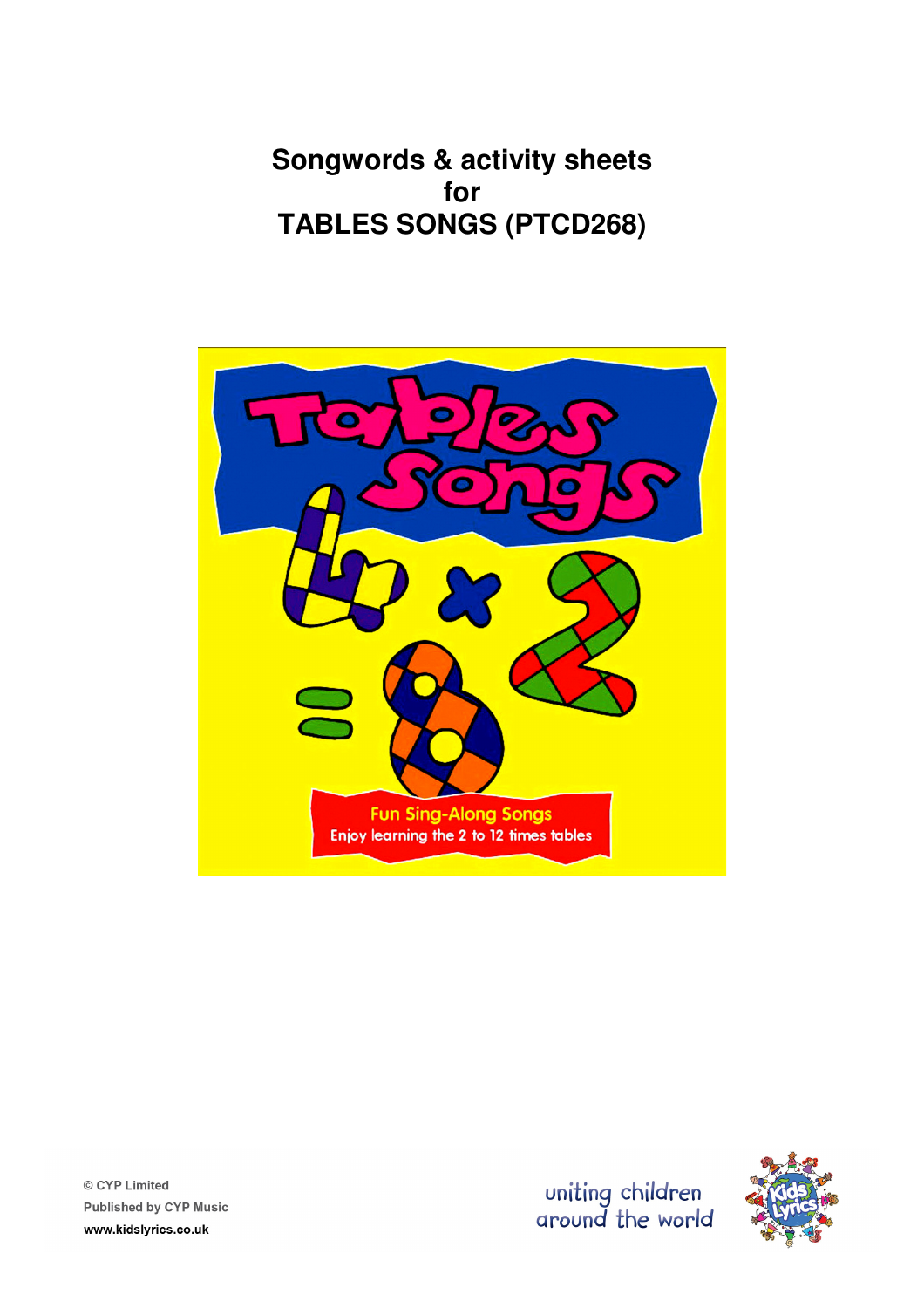### **TRACK LISTING**

### **TITLE**

|                | <b>Times Tables All Around</b> |
|----------------|--------------------------------|
| 4              | 2 Times Tables                 |
| 5              | 3 Times Tables                 |
| 6              | 4 Times Tables                 |
| $\overline{7}$ | 5 Times Tables                 |
| 8              | 6 Times Tables                 |
| 9              | 7 Times Tables                 |
| 10             | 8 Times Tables                 |
| 11             | 9 Times Tables                 |
| 12             | 10 Times Tables                |
| 13             | 11 Times Tables                |
| 14             | 12 Times Tables                |
| 15             | Times Tables All Around        |
|                |                                |

| 16 | <b>Activity Sheet A</b> |
|----|-------------------------|
| 17 | <b>Activity Sheet B</b> |
| 18 | <b>Activity Sheet C</b> |
| 19 | <b>Activity Sheet D</b> |
|    |                         |

© CYP Limited Published by CYP Music www.kidslyrics.co.uk

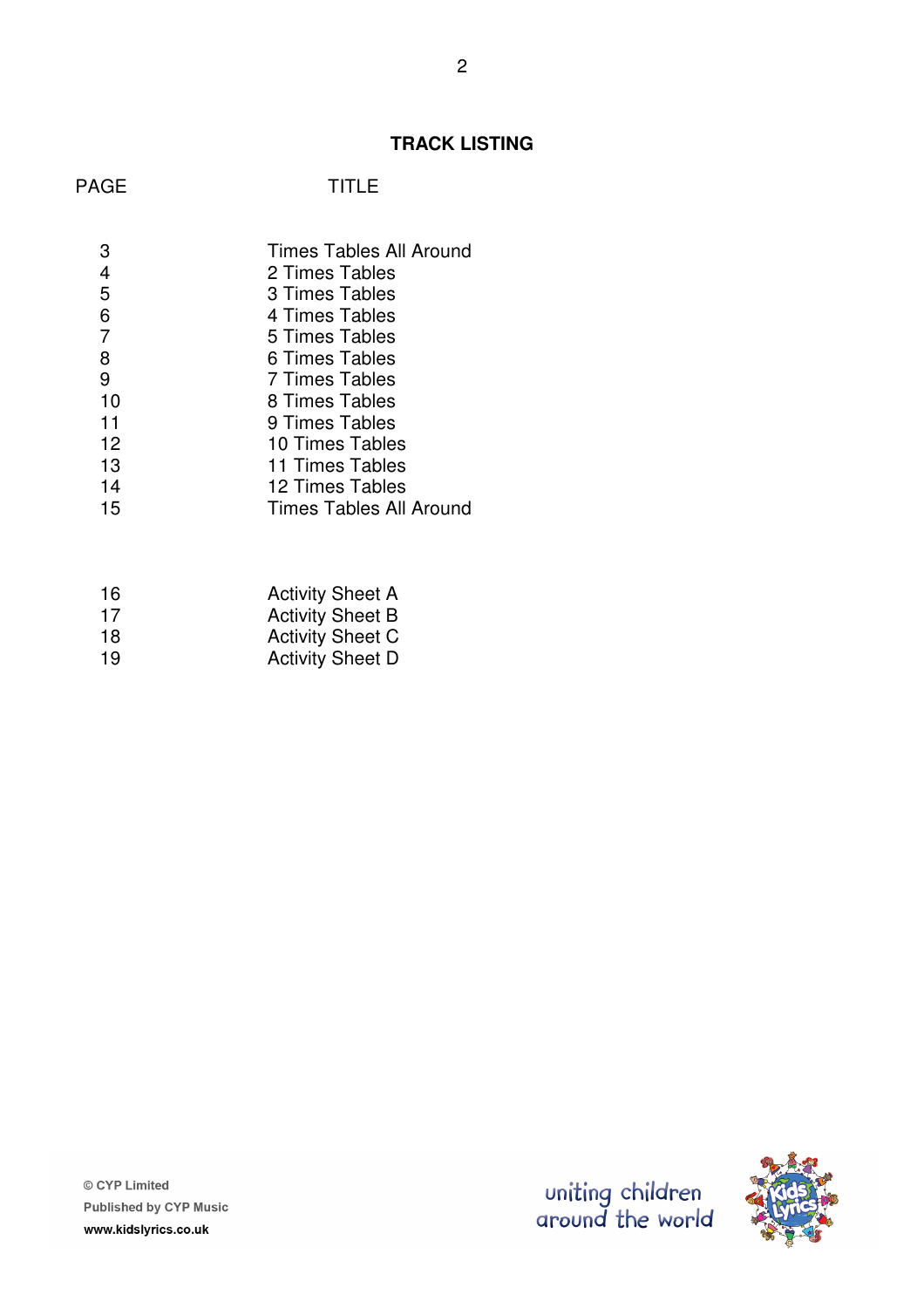#### PTCD268 TRACK 1 / 13 **TIMES TABLES ALL AROUND**

There are numbers all around, numbers all around Everywhere we go Times Tables all around, tables all around Each one we should know

There are numbers all around, numbers all around Everywhere we go Times Tables all around, tables all around Each one we should know

1 2 3, 4 5 6, 7 8 9, 10 11 12

1 2 3, 4 5 6, 7 8 9, 10 11 12

There are numbers all around, numbers all around Everywhere we go Times Tables all around, tables all around Each one we should know

There are numbers all around, numbers all around Everywhere we go Times Tables all around, tables all around Each one we should know

Written by K. Bolam

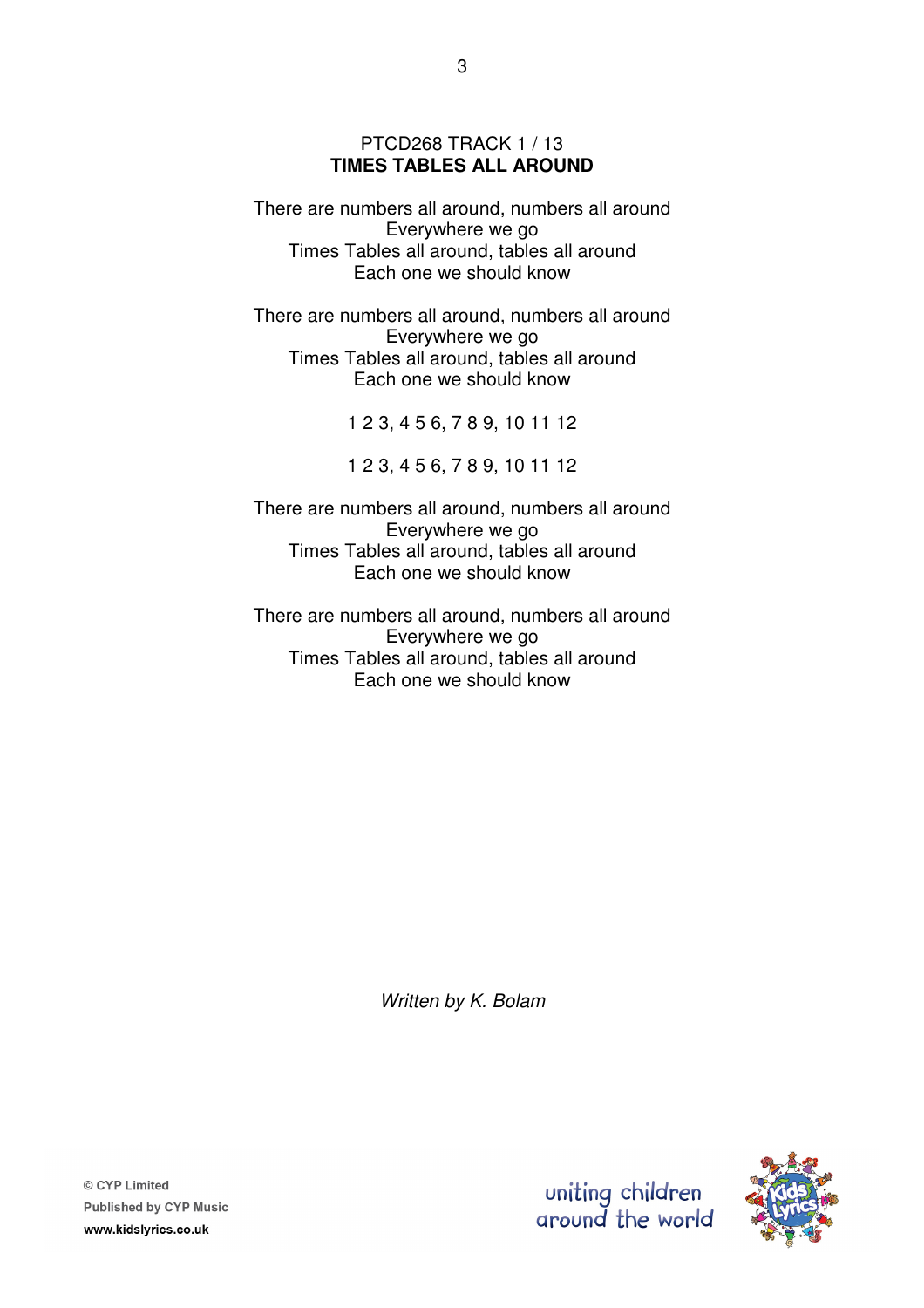#### PTCD268 TRACK 2 / 13 **TWO TIMES TABLES**

```
1 \times 2 = 22 \times 2 = 43 \times 2 = 64 \times 2 = 85 \times 2 = 106 \times 2 = 127 \times 2 = 148 \times 2 = 169 \times 2 = 1810 \times 2 = 2011 \times 2 = 2212 \times 2 = 24
```
© CYP Limited **Published by CYP Music** www.kidslyrics.co.uk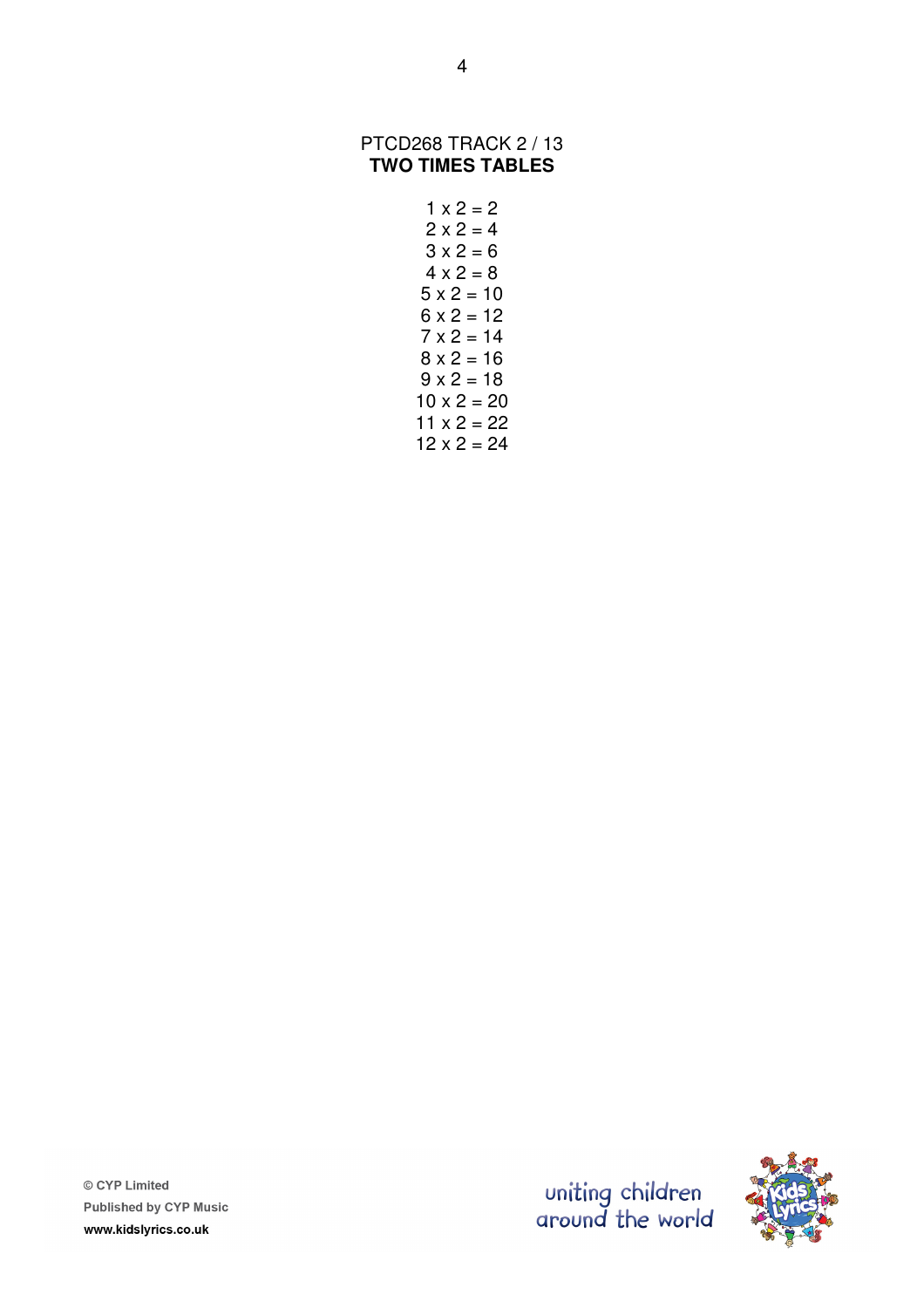#### PTCD268 TRACK 3 / 13 **THREE TIMES TABLES**

 $1 \times 3 = 3$  $2 \times 3 = 6$  $3 \times 3 = 9$  $4 \times 3 = 12$  $5 \times 3 = 15$  $6 \times 3 = 18$  $7 \times 3 = 21$  $8 \times 3 = 24$  $9 \times 3 = 27$  $10 \times 3 = 30$  $11 \times 3 = 33$  $12 \times 3 = 36$ 



© CYP Limited **Published by CYP Music** www.kidslyrics.co.uk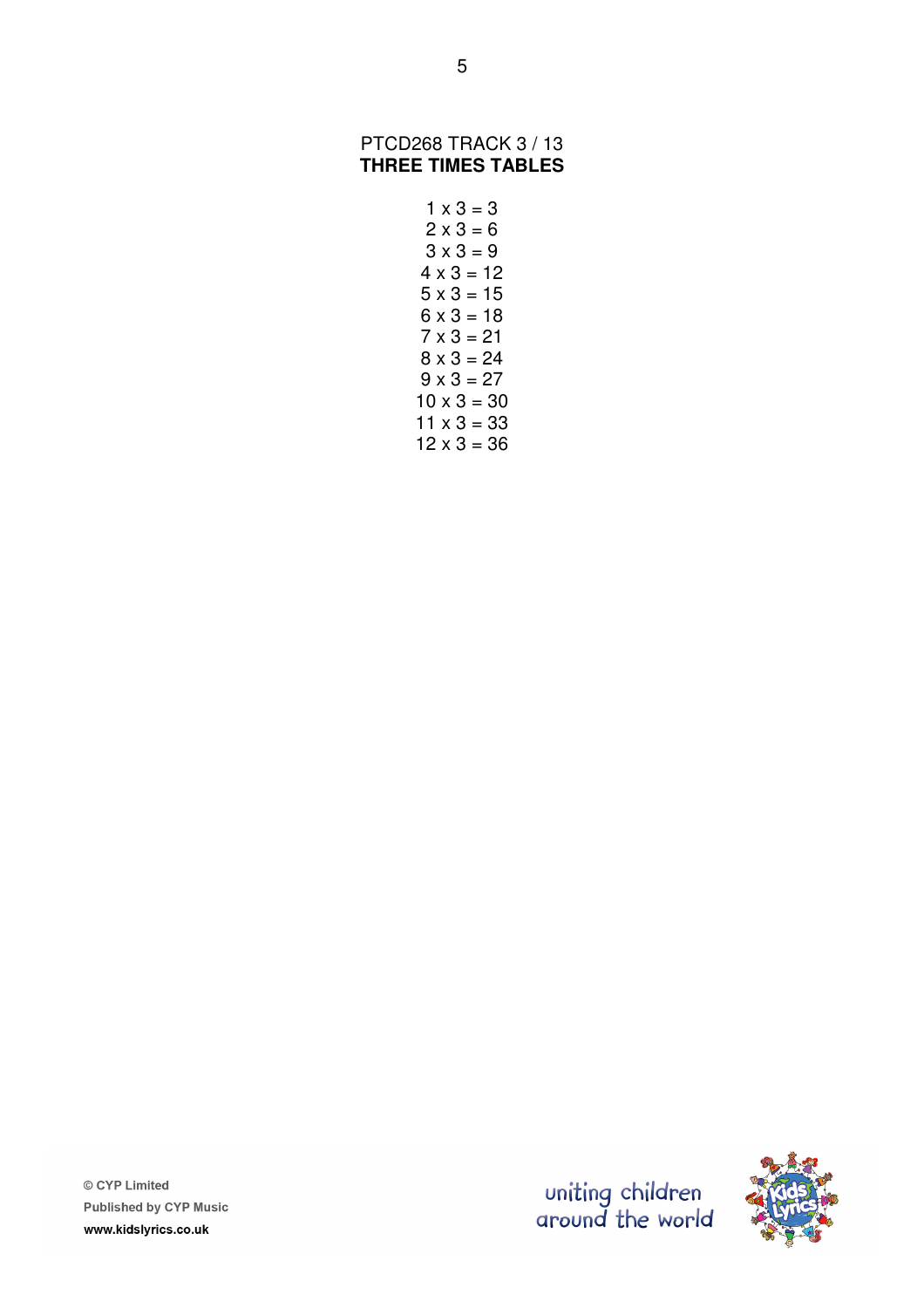#### PTCD268 TRACK 4 / 13 **FOUR TIMES TABLES**

 $1 \times 4 = 4$  $2 \times 4 = 8$  $3 \times 4 = 12$  $4 \times 4 = 16$  $5 \times 4 = 20$  $6 \times 4 = 24$  $7 \times 4 = 28$  $8 \times 4 = 32$  $9 \times 4 = 36$  $10 \times 4 = 40$  $11 \times 4 = 44$  $12 \times 4 = 48$ 

uniting children<br>around the world

© CYP Limited **Published by CYP Music** www.kidslyrics.co.uk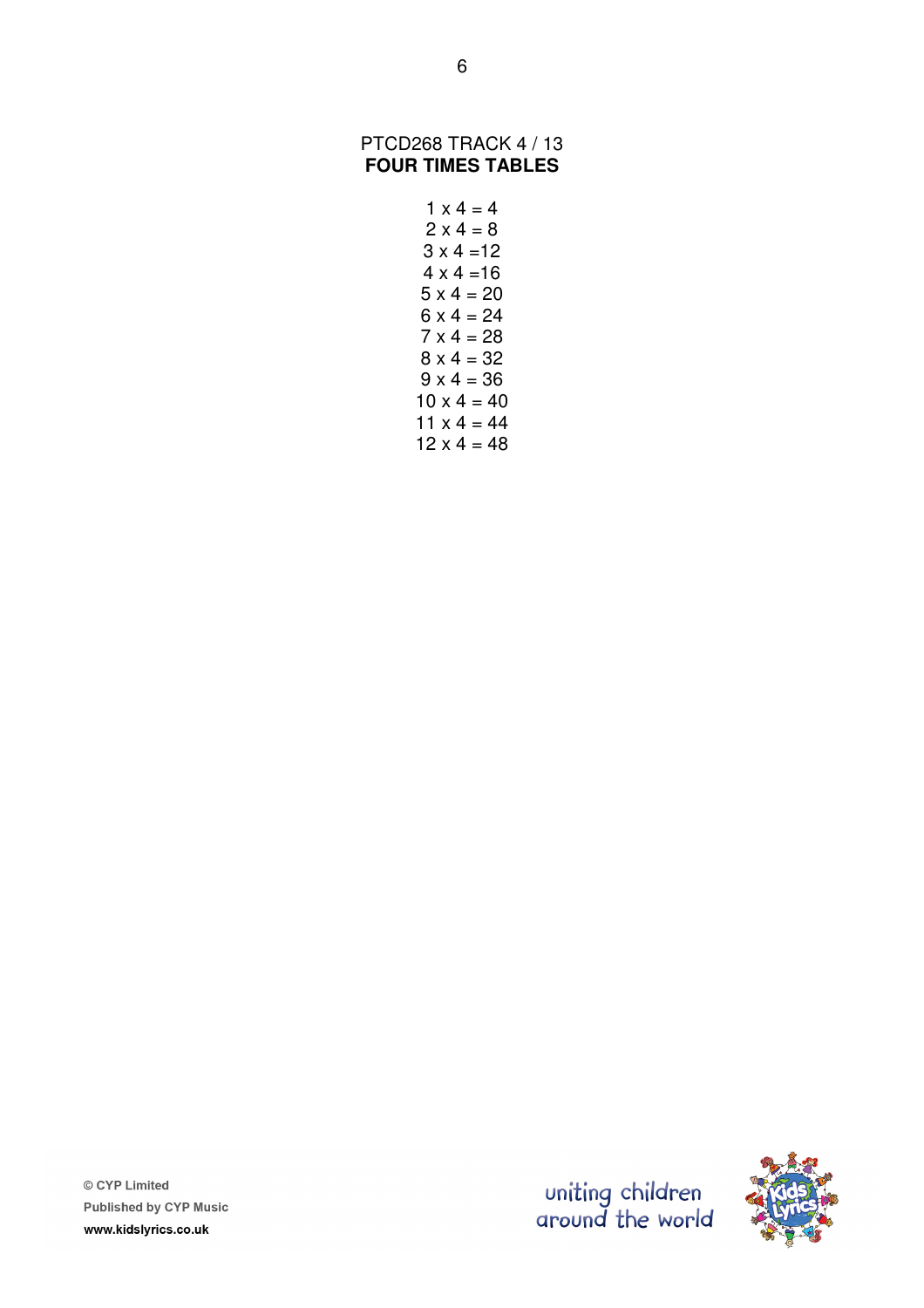#### PTCD268 TRACK 5 / 13 **FIVE TIMES TABLES**

7

| $1 \times 5 = 5$   |
|--------------------|
| $2 \times 5 = 10$  |
| $3 \times 5 = 15$  |
| $4 \times 5 = 20$  |
| $5 \times 5 = 25$  |
| $6 \times 5 = 30$  |
| $7 \times 5 = 35$  |
| $8 \times 5 = 40$  |
| $9 \times 5 = 45$  |
| $10 \times 5 = 50$ |
| $11 \times 5 = 55$ |
| $12 \times 5 = 60$ |

© CYP Limited Published by CYP Music www.kidslyrics.co.uk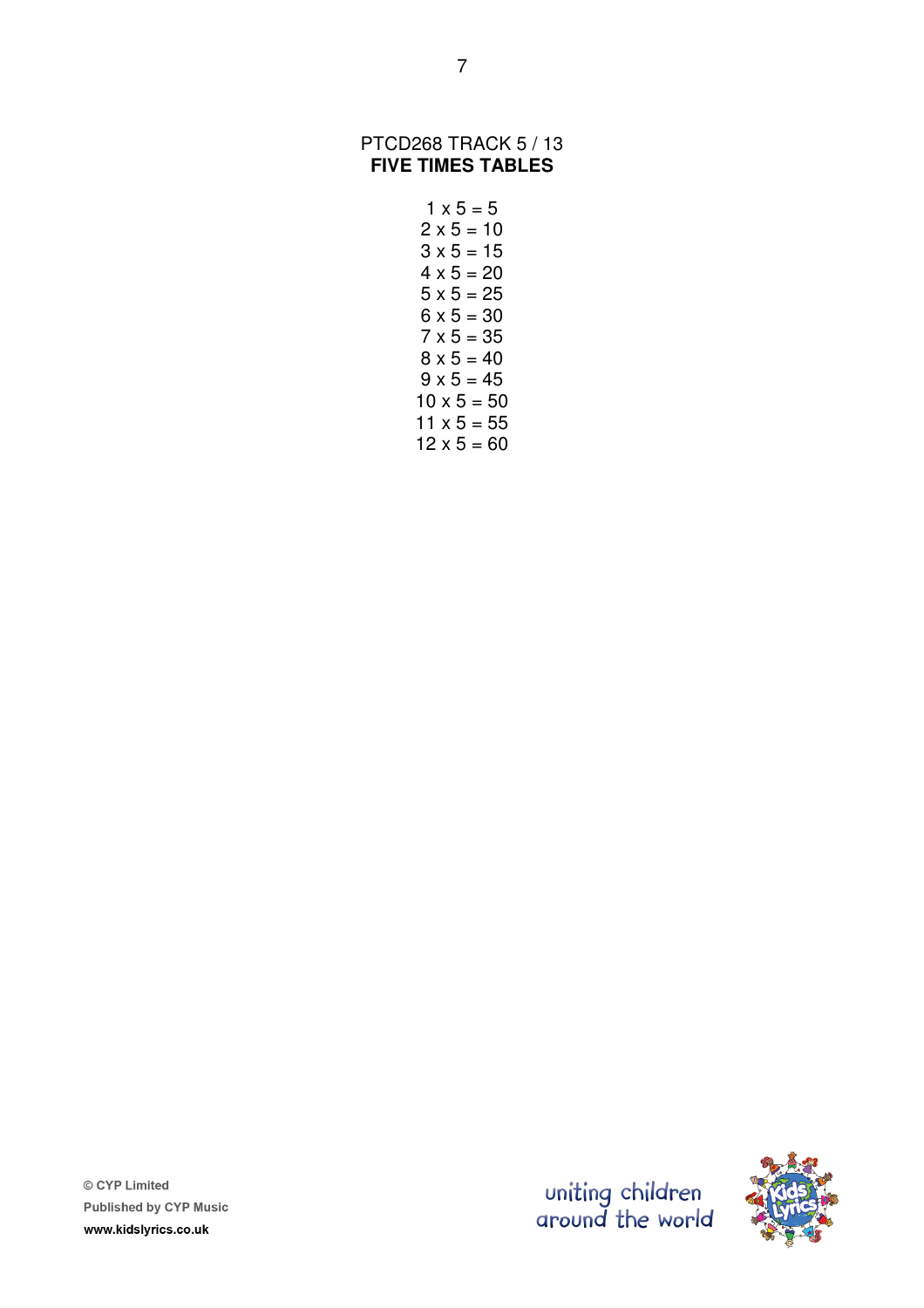#### PTCD268 TRACK 6 / 13 **SIX TIMES TABLES**

| $1 \times 6 = 6$   |
|--------------------|
| $2 \times 6 = 12$  |
| $3 \times 6 = 18$  |
| $4 \times 6 = 24$  |
| $5 \times 6 = 30$  |
| $6 \times 6 = 36$  |
| $7 \times 6 = 42$  |
| $8 \times 6 = 48$  |
| $9 \times 6 = 54$  |
| $10 \times 6 = 60$ |
| $11 \times 6 = 66$ |
| $12 \times 6 = 72$ |

© CYP Limited Published by CYP Music www.kidslyrics.co.uk

uniting children<br>around the world

8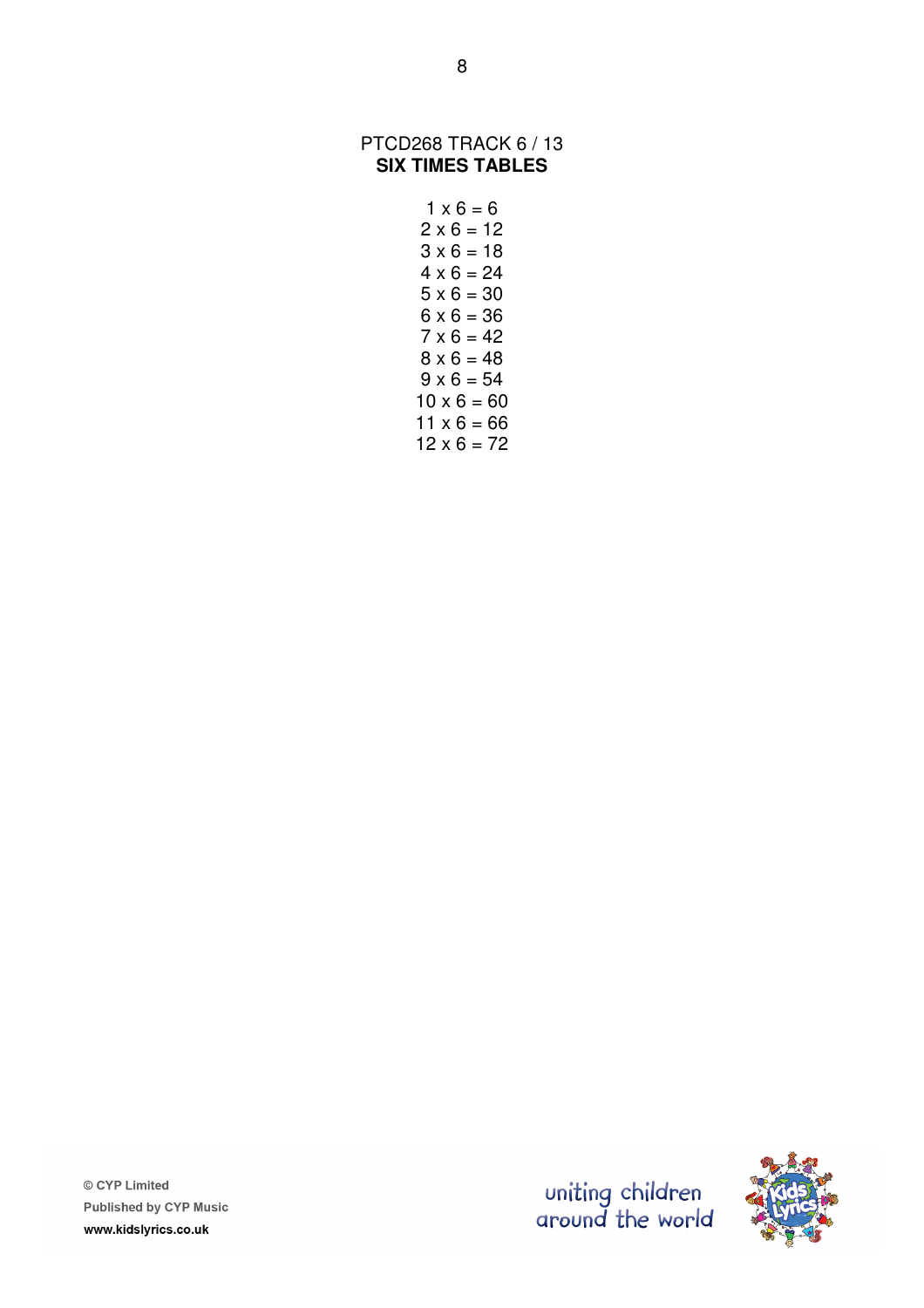#### PTCD268 TRACK 7 / 13 **SEVEN TIMES TABLES**

$$
1 \times 7 = 7
$$
  
2 x 7 = 14  
3 x 7 = 21  
4 x 7 = 28  
5 x 7 = 42  
6 x 7 = 49  
7 x 7 = 56  
9 x 7 = 63  
9 x 7 = 70  
10 x 7 = 77  
11 x 7 = 77  
12 x 7 = 84

© CYP Limited Published by CYP Music www.kidslyrics.co.uk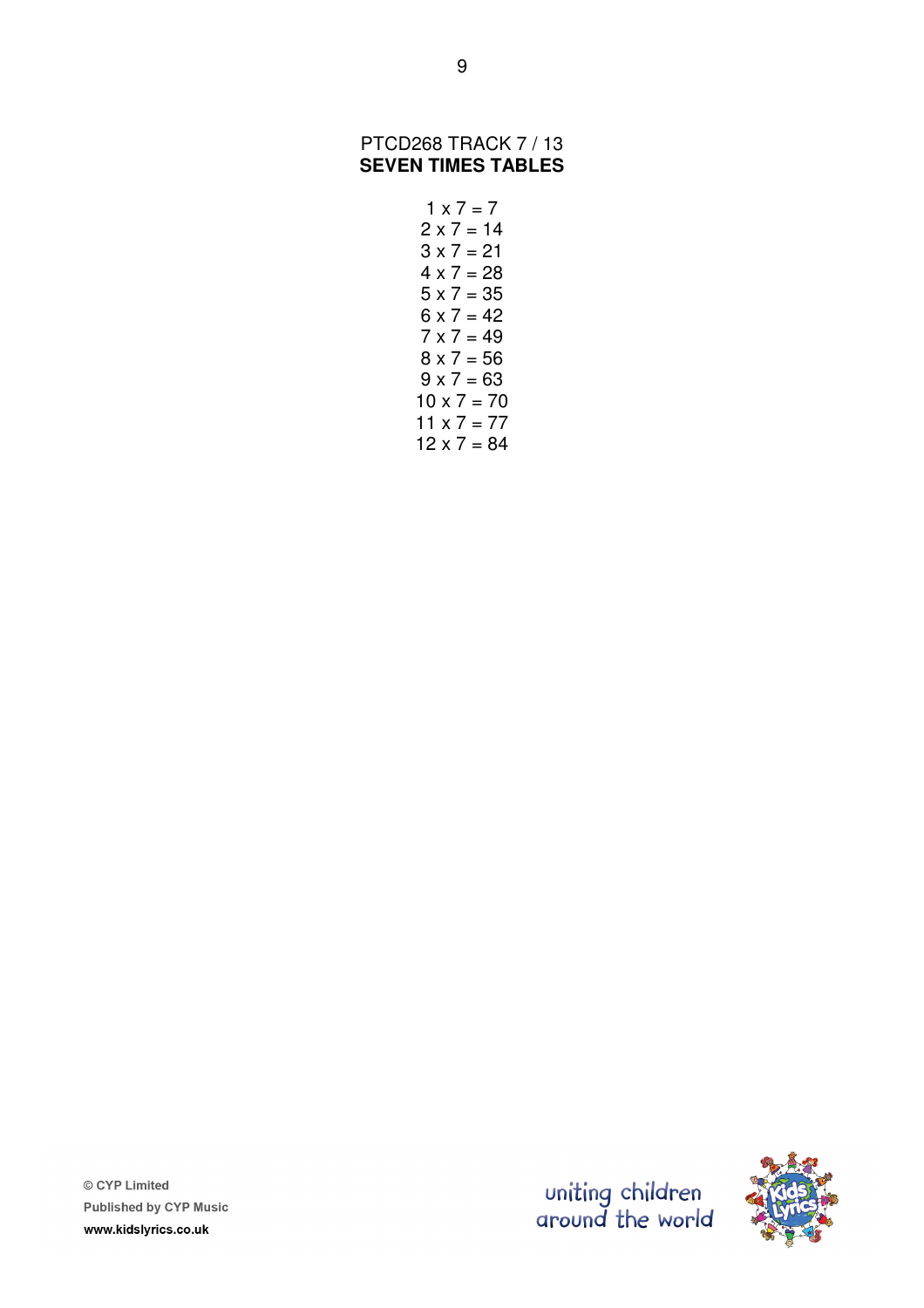#### PTCD268 TRACK 8 / 13 **EIGHT TIMES TABLES**

```
1 \times 8 = 82 \times 8 = 163 \times 8 = 244 \times 8 = 325 \times 8 = 406 \times 8 = 487 \times 8 = 568 \times 8 = 649 \times 8 = 7210 \times 8 = 8011 \times 8 = 8812 \times 8 = 96
```
© CYP Limited **Published by CYP Music** www.kidslyrics.co.uk

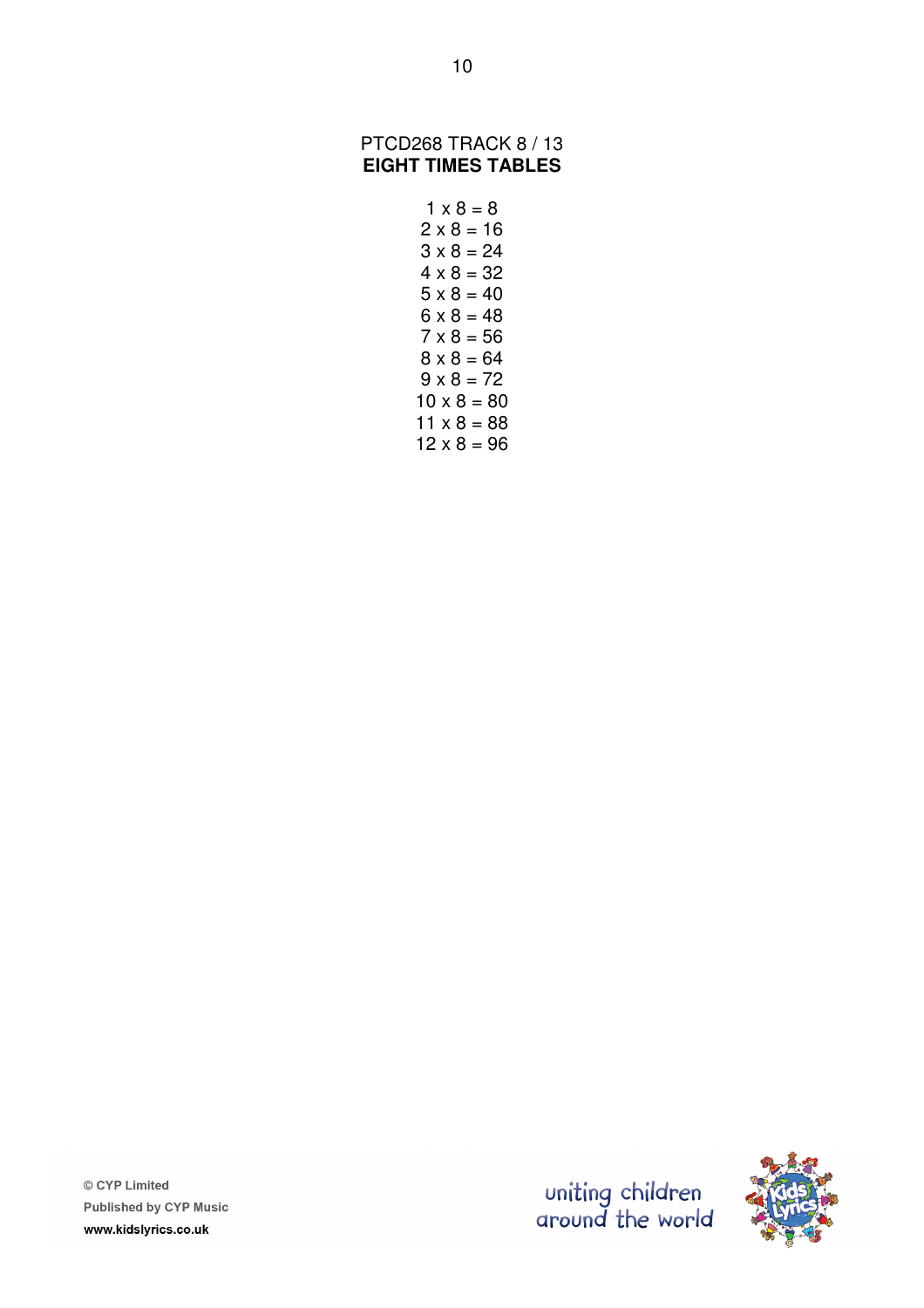#### PTCD268 TRACK 9 / 13 **NINE TIMES TABLES**

```
1 \times 9 = 92 \times 9 = 183 \times 9 = 274 \times 9 = 365 \times 9 = 456 \times 9 = 547 \times 9 = 638 \times 9 = 729 \times 9 = 8110 \times 9 = 9011 \times 9 = 9912 \times 9 = 108
```




© CYP Limited **Published by CYP Music** www.kidslyrics.co.uk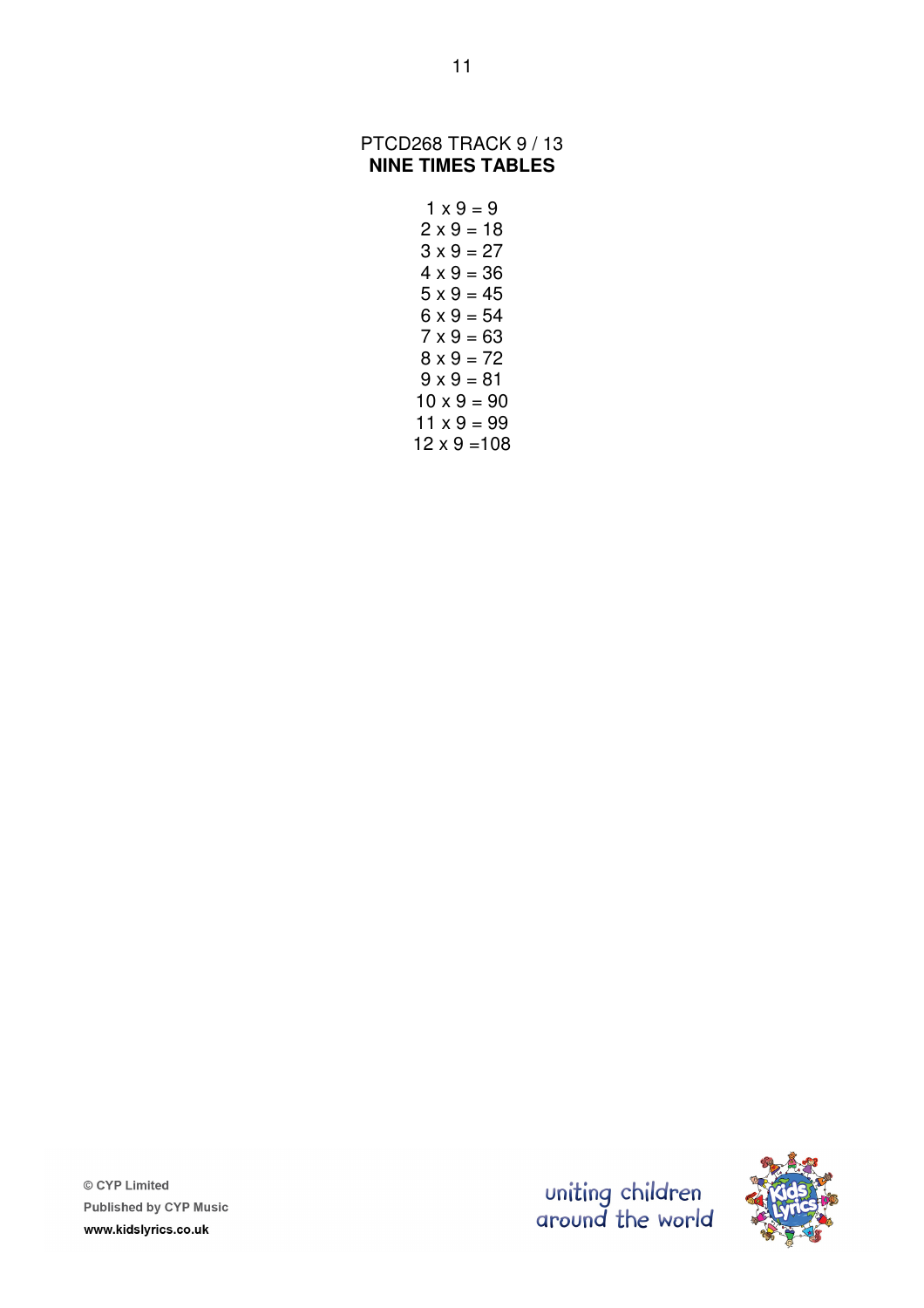#### PTCD268 TRACK 10 / 13 **TEN TIMES TABLES**

 $1 \times 10 = 10$  $2 \times 10 = 20$  $3 \times 10 = 30$  $4 \times 10 = 40$  $5 \times 10 = 50$  $6 \times 10 = 60$  $7 \times 10 = 70$  $8 \times 10 = 80$  $9 \times 10 = 90$  $10 \times 10 = 100$  $11 \times 10 = 110$  $12 \times 10 = 120$ 



© CYP Limited **Published by CYP Music** www.kidslyrics.co.uk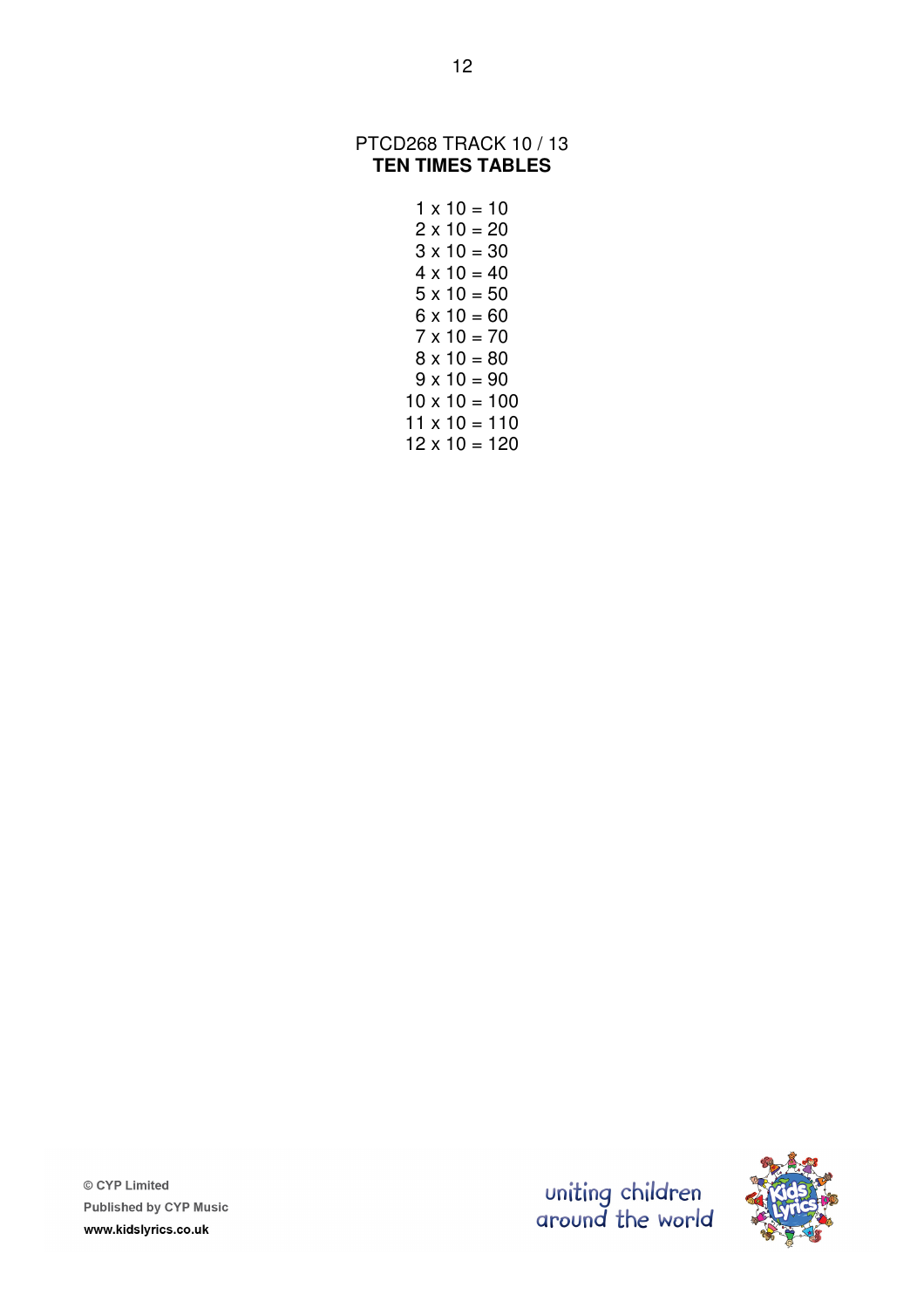#### PTCD268 TRACK 11 / 13 **ELEVEN TIMES TABLES**

 $1 \times 11 = 11$  $2 \times 11 = 22$  $3 \times 11 = 33$  $4 \times 11 = 44$  $5 \times 11 = 55$  $6 \times 11 = 66$  $7 \times 11 = 77$  $8 \times 11 = 88$  $9 \times 11 = 99$  $10 \times 11 = 110$  $11 \times 11 = 121$  $12 \times 11 = 132$ 



© CYP Limited **Published by CYP Music** www.kidslyrics.co.uk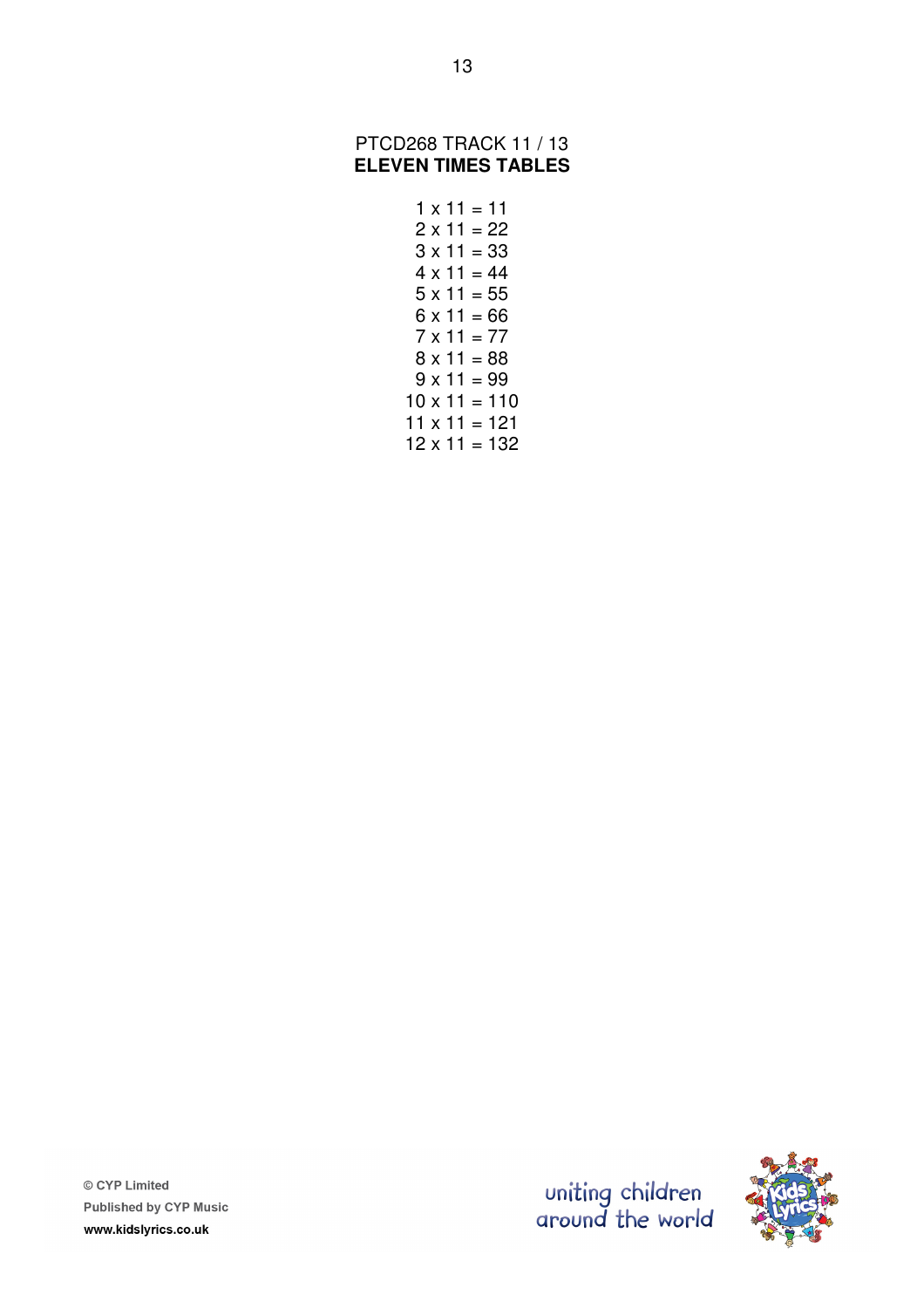#### PTCD268 TRACK 12 / 13 **TWELVE TIMES TABLES**

 $1 \times 12 = 12$  $2 \times 12 = 24$  $3 \times 12 = 36$  $4 \times 12 = 48$  $5 \times 12 = 60$  $6 \times 12 = 72$  $7 \times 12 = 84$  $8 \times 12 = 96$  $9 \times 12 = 108$  $10 \times 12 = 120$  $11 \times 12 = 132$  $12 \times 12 = 144$ 



© CYP Limited **Published by CYP Music** www.kidslyrics.co.uk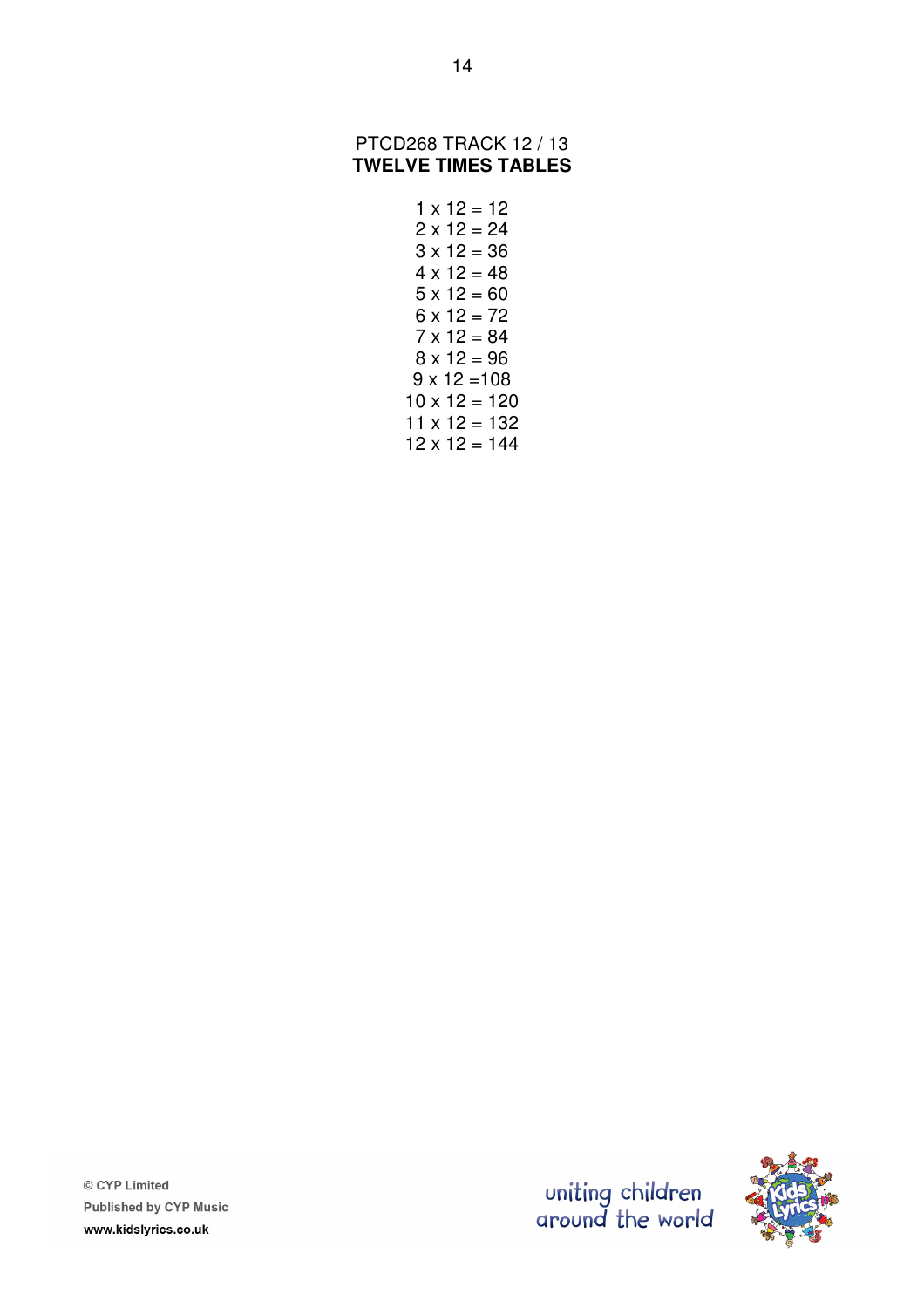#### PTCD268 TRACK 13 / 13 **TIMES TABLES ALL AROUND**

There are numbers all around, numbers all around Everywhere we go Times Tables all around, tables all around Each one we should know

There are numbers all around, numbers all around Everywhere we go Times Tables all around, tables all around Each one we should know

1 2 3, 4 5 6, 7 8 9, 10 11 12

1 2 3, 4 5 6, 7 8 9, 10 11 12

There are numbers all around, numbers all around Everywhere we go Times Tables all around, tables all around Each one we should know

There are numbers all around, numbers all around Everywhere we go Times Tables all around, tables all around Each one we should know

1 2 3, 4 5 6, 7 8 9, 10 11 12

1 2 3, 4 5 6, 7 8 9, 10 11 12

There are numbers all around, numbers all around Everywhere we go Times Tables all around, tables all around Each one we should know

Written by K. Bolam

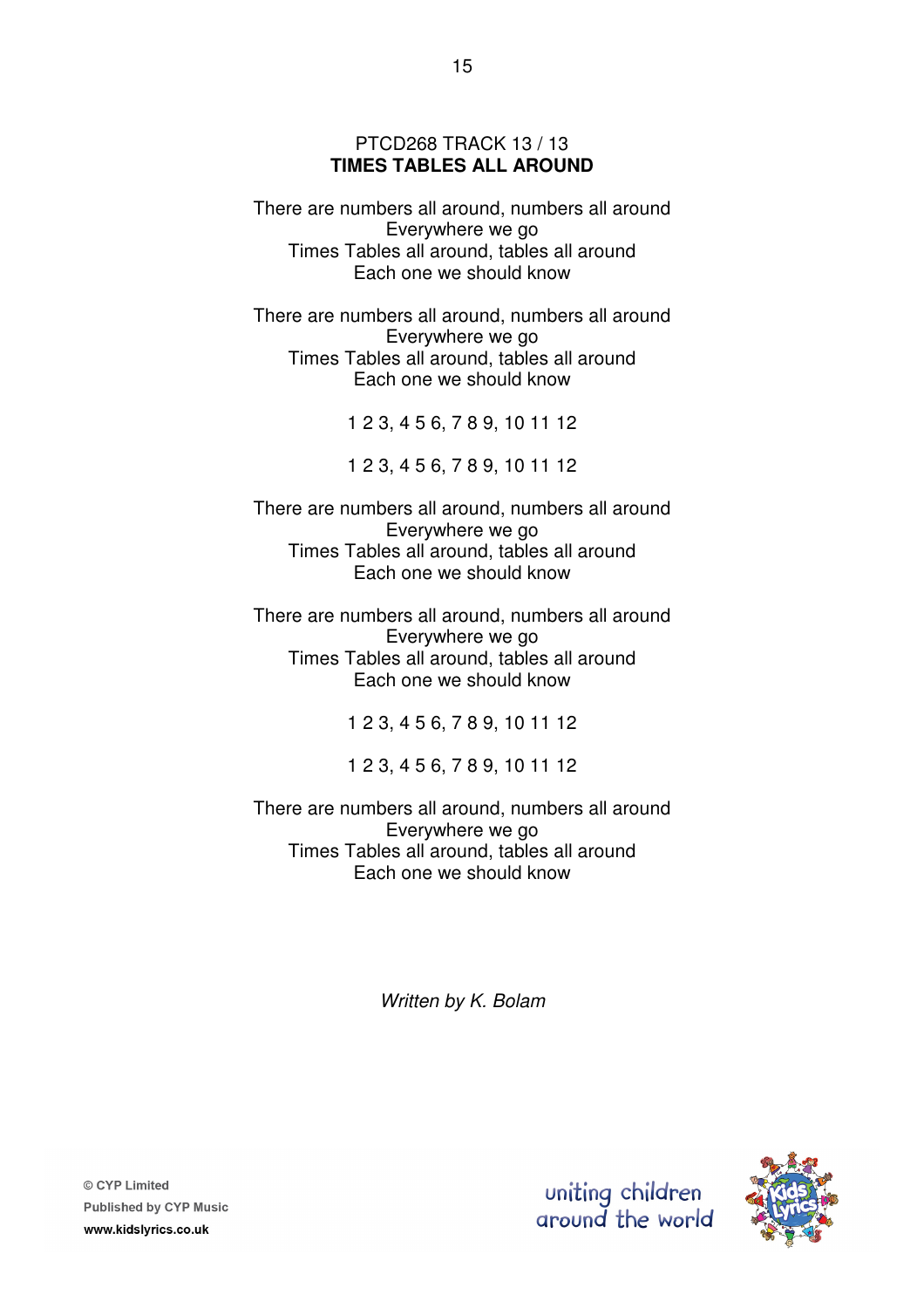# X 3 Three Times Table X 3

The rabbits are going to have a feast of carrots! Each cushion has 3 carrots on it. Work out how many carrots are eaten altogether.



© CYP Limited Published by CYP Music www.kidslyrics.co.uk

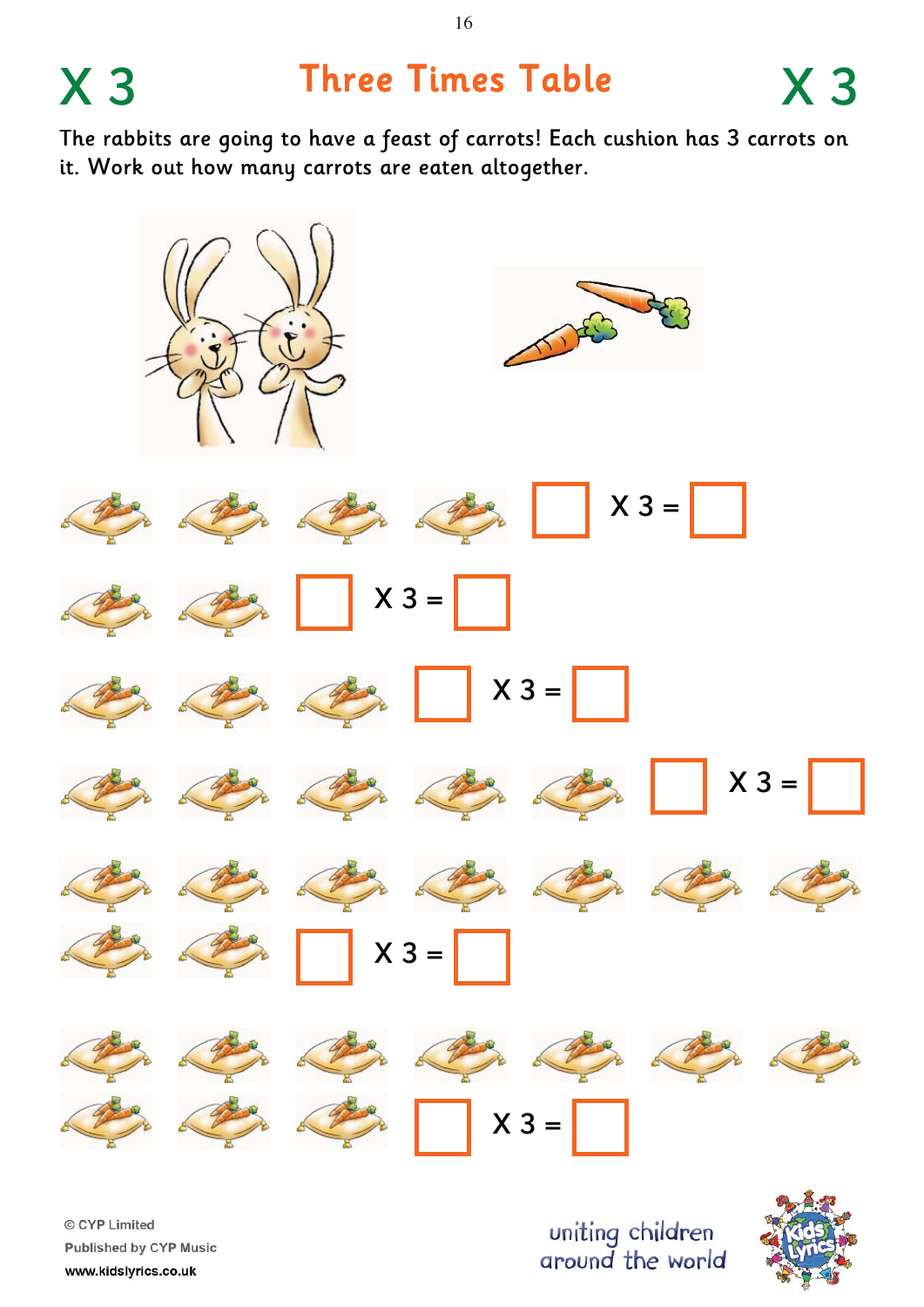### X 4 Four Times Table X 4

It is springtime and the birds are hatching their eggs. Each nest has 4 eggs in it. Work out how many eggs there are altogether.



© CYP Limited Published by CYP Music www.kidslyrics.co.uk

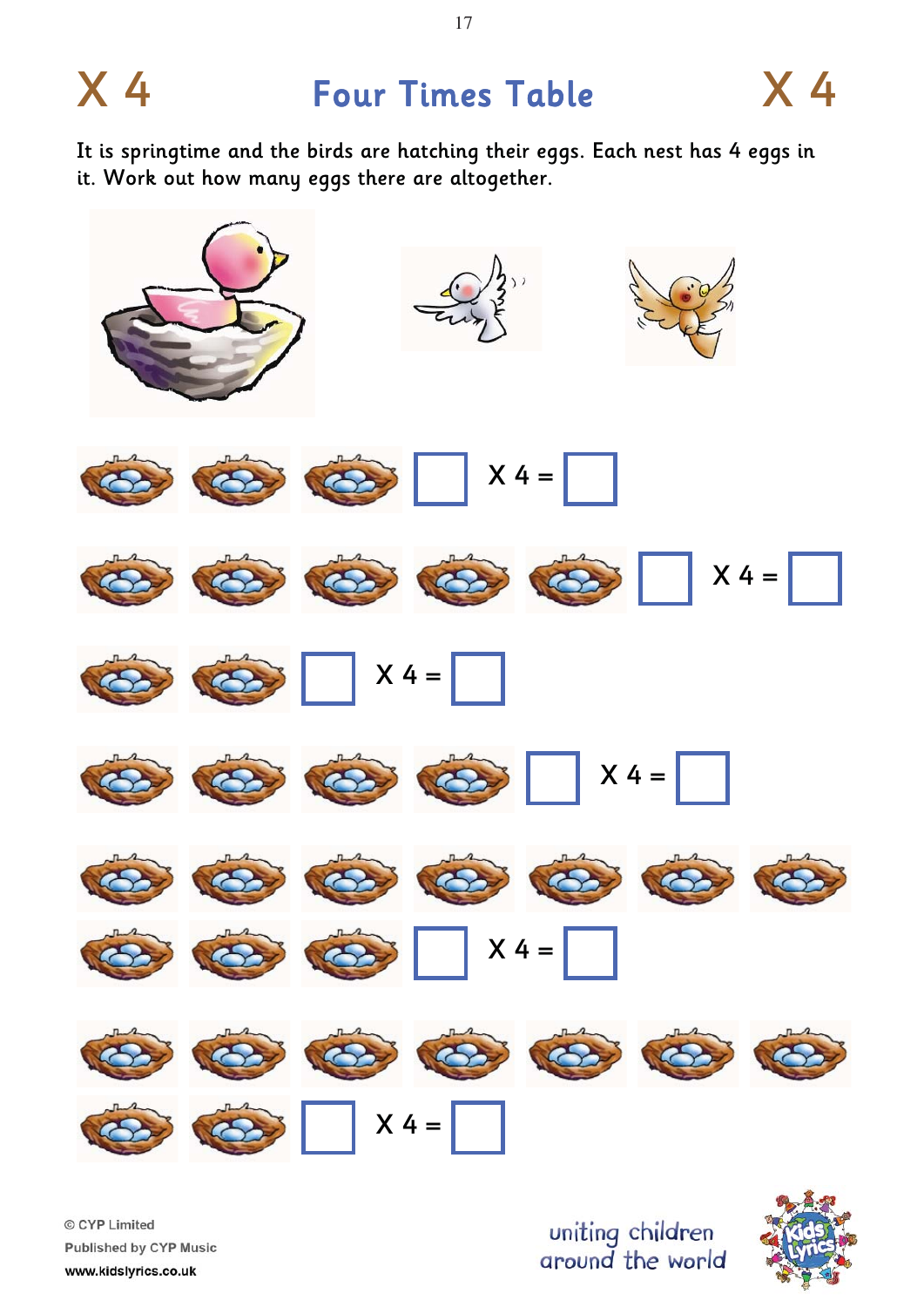## $X$  3 Three and Four Times Tables  $X$  4

The rabbits are playing a game of snakes and ladders. Work out how many times they throw a 3 or a 4 on the dice.





Rosie Rabbit was happy when she threw a 3 four times in a row. How many squares did she move on the board altogether?





Write the sum

Ray Rabbit was excited when he threw a 4 six times in a row. How many squares did he move on the board altogether?

Write the sum



Rosie Rabbit was cross when she threw a 3 ten times in a row. How many squares did she move on the board altogether?



Write the sum





Ray Rabbit was disappointed when he threw a 4 eight times in a row. How many squares did he move on the board altogether?

Write the sum



© CYP Limited **Published by CYP Music** www.kidslyrics.co.uk

uniting children around the world



18